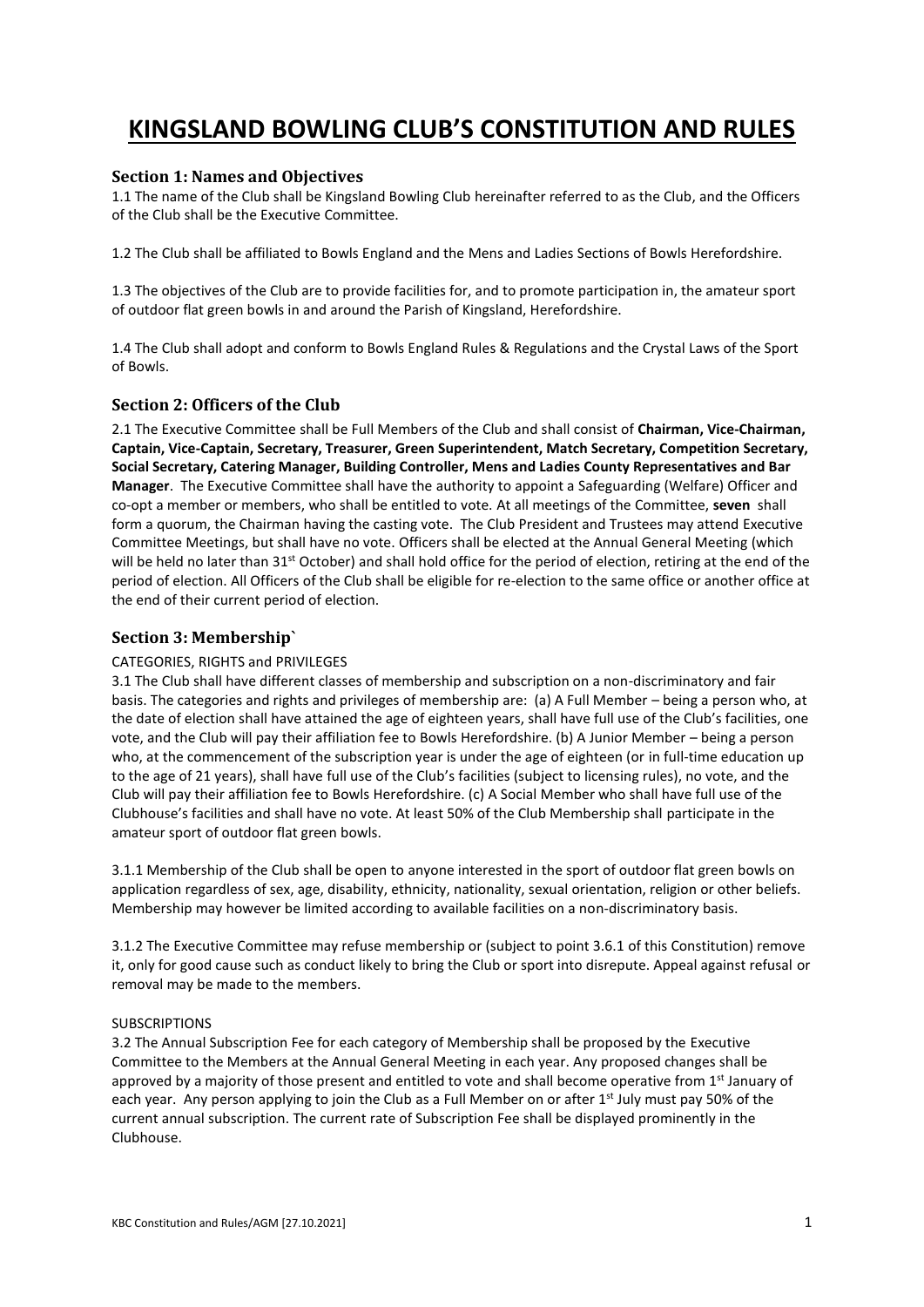3.2.1 Membership subscriptions will be kept at levels that will not pose a significant obstacle to people participating.

3.2.2 Upon election, a candidate shall pay, (within one calendar month), fees as shall be requested. In default of such payment, the election shall be void unless sufficient cause for delay can be shown. Thereafter, Members should pay their annual subscription fee annually from  $1<sup>st</sup>$  January of each year, subject to point 3.5.2 (Arrears).

3.3 Every member shall furnish the Secretary with up-to-date contact details that shall be recorded in the Register of Members and any notices sent to such address either by post or electronically shall be deemed to have been duly delivered.

#### APPLICATIONS

3.4.1 The application for membership shall be in the form prescribed by the Executive Committee and shall include the name, address and contact details of the candidate.

3.4.2 Upon receipt of an application for membership, there shall be an interval of at least three days, during which the application form shall be exhibited in the Clubhouse, before a meeting of the Committee at which the application for membership shall be considered. The election of all classes of members is vested in the Executive Committee and shall be a simple majority vote of the Executive Committee. The Executive Committee may refuse applications only for good cause such as conduct likely to bring the Club into disrepute. The Secretary shall inform each candidate in writing of the candidate's election or non-election, issue an elected candidate with a copy of the "Kingsland Bowling Club's Constitution and Rules", Fixtures Card and the "Club Handbook, and request such payments as are necessary. On receipt of the required deposit, the Secretary may loan Full Members a Club Key. The replacement of any lost Club Key shall be available at cost.

#### RETIREMENT, CANCELLATION AND TEMPORARY VISITORS

3.5.1 A member wishing to resign their membership shall give notice in writing to the Secretary before December 31st and shall not then be liable to pay the subscription for the following year. A member who retires in accordance with this Rule shall not be entitled to have any part of the annual membership fee or any other fees refunded.

3.5.2 The Executive Committee may cancel, without notice being given, the membership of any member whose annual subscription is not paid by  $1<sup>st</sup>$  March. However, the Committee may, at its absolute discretion, re-instate such member upon payment of arrears.

3.5.3 Full members may introduce someone for the purpose of playing by first entering his/her name and the visitor's name in the "Visitor's Book" and paying such a green fee as is determined by the Executive Committee at the beginning of each season. This fee shall be payable on each occasion of play, but such visitors and social members shall not be allowed to play on more than six separate days without applying to become a full member of the Club should they reside within ten miles of the Club. A person residing more than ten miles from the Club may, if approved by an Officer of the Club, become a temporary member on payment of the determined fee per day or pre-determined fee for a full week. Social members, visitors and temporary members shall not be entitled to take part in Competitions and Club Matches, or play on any days scheduled for Competitions or Club Matches. The "Visitor's Book" must also be used to introduce occasional social members.

3.5.4 A member of any Club affiliated to Bowls England (a list whereof is published by Bowls England annually) may be authorised to use the premises of the Club.

#### CONDUCT

3.6 Every member, upon election and thereafter, is deemed to have notice of, and undertakes to comply with "Kingsland Bowling Club's Constitution and Rules" and the guidelines stated in the "Club Handbook".

3.6.1 The Executive Committee shall have the power to enforce disciplinary rules in relation to any misconduct at club level and at licensed tournaments. The Executive Committee's procedures will be in accordance with the clauses set out in the Bowls England Regulation 9. (A copy of this document which defines misconduct,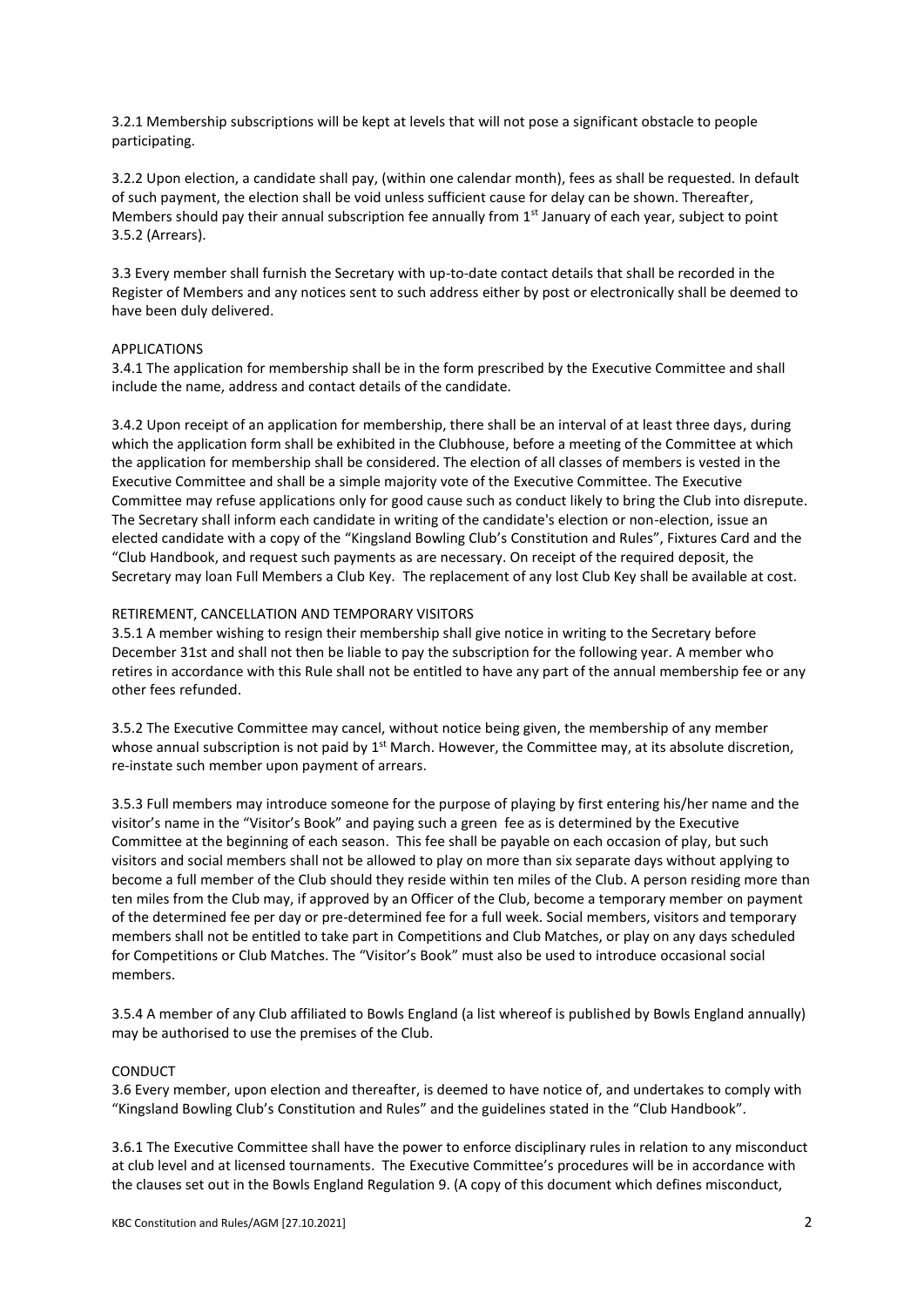procedures, appeals and penalties, is retained for reference by all members in the Clubhouse Committee Room.)

3.6.2 Members shall adhere to Kingsland Bowling Club's Dress Code. Details of the dress code will be decided by the Executive Committee at the beginning of each season and communicated to the membership via a notice on the notice board and in the changing rooms.

3.6.3 All members must comply with Kingsland Bowling Club's "Safeguarding" policies and procedures which provide protection for junior members (under 18 years) and vulnerable adults. The Executive Committee will appoint a Safeguarding (Welfare) Officer and ensure that the Club's safeguarding provision adheres to statutory requirements.

3.6.4 Should any question or dispute arise not provided for in the foregoing Rules, the same shall be referred to the Executive Committee and their decision shall be final.

#### COMPLAINTS AND LIABILITY

3.7.1 Complaints of any nature should be addressed in writing to the Secretary. Any complaints, disputes or grievances shall be addressed in accordance with Bowls England Policies and the related statutory regulations.

3.7.2 Limitation of the Club's liability requires each and every individual member of the Club to be bound by the following Rule which shall also be exhibited within the Club premises:

"Members of the Club may use the Club premises, and any other facilities of the Club, entirely at their own risk and impliedly accept: (a) The Club will not accept any liability for any damage to or loss of property belonging to members. (b) The Club will not accept any liability for personal injury arising out of the use of the Club premises, any other facilities of the Club either sustained by members or caused by the said members whether or not such damage or injury could have been attributed to or was occasioned by the neglect, default or negligence of any of them, the Officers, Executive Committee, Trustees or Servants of the Club."

3.7.3 Membership of the Club and acceptance of these Rules by the member will be deemed to constitute consent to the holding of relevant personal data for the purposes of the Data Protection Act.

# **Section 4: Executive Committee**

#### COMPOSITION OF EXECUTIVE COMMITTEE

4.1.1 The Executive Committee shall consist of the Officers indicated in Paragraph 2.1 of this document that have been elected at the Annual General Meeting to hold office for the term of their elected period.

4.1.2 Notice of the AGM shall be given in writing to all members of the Club at least four weeks in advance, together with a request for nominations to the Executive Committee. Candidates for election to the Committee shall be those members of the retiring Committee eligible to offer themselves for re-election and such other Full Members whose nominations have been with their consent, duly proposed and seconded by Full Members of the Club. Nominations and the names of the proposers and seconders, which have been received in writing by the Secretary, shall be posted in the Clubhouse in advance of the Annual General Meeting.

4.1.3 If the number of candidates for election is greater than the number of vacancies to be filled then there shall be a ballot of those members present and entitled to vote at the AGM.

4.1.4 If the number of candidates for election is equal to or less than the number of vacancies to be filled then all candidates shall be deemed to be elected if a majority of those present and entitled to vote at the AGM, vote in favour of such election. Should any Committee positions remain vacant; the Chairman can receive additional proposed and seconded nominations from Full Members who are present at the Annual General Meeting.

4.1.5 In the event of the ballot failing to determine the members of the Committee because of an equality of votes, the candidate or candidates to be elected from those having an equal number of votes shall be determined by lot or the Chairman (or other nominated person).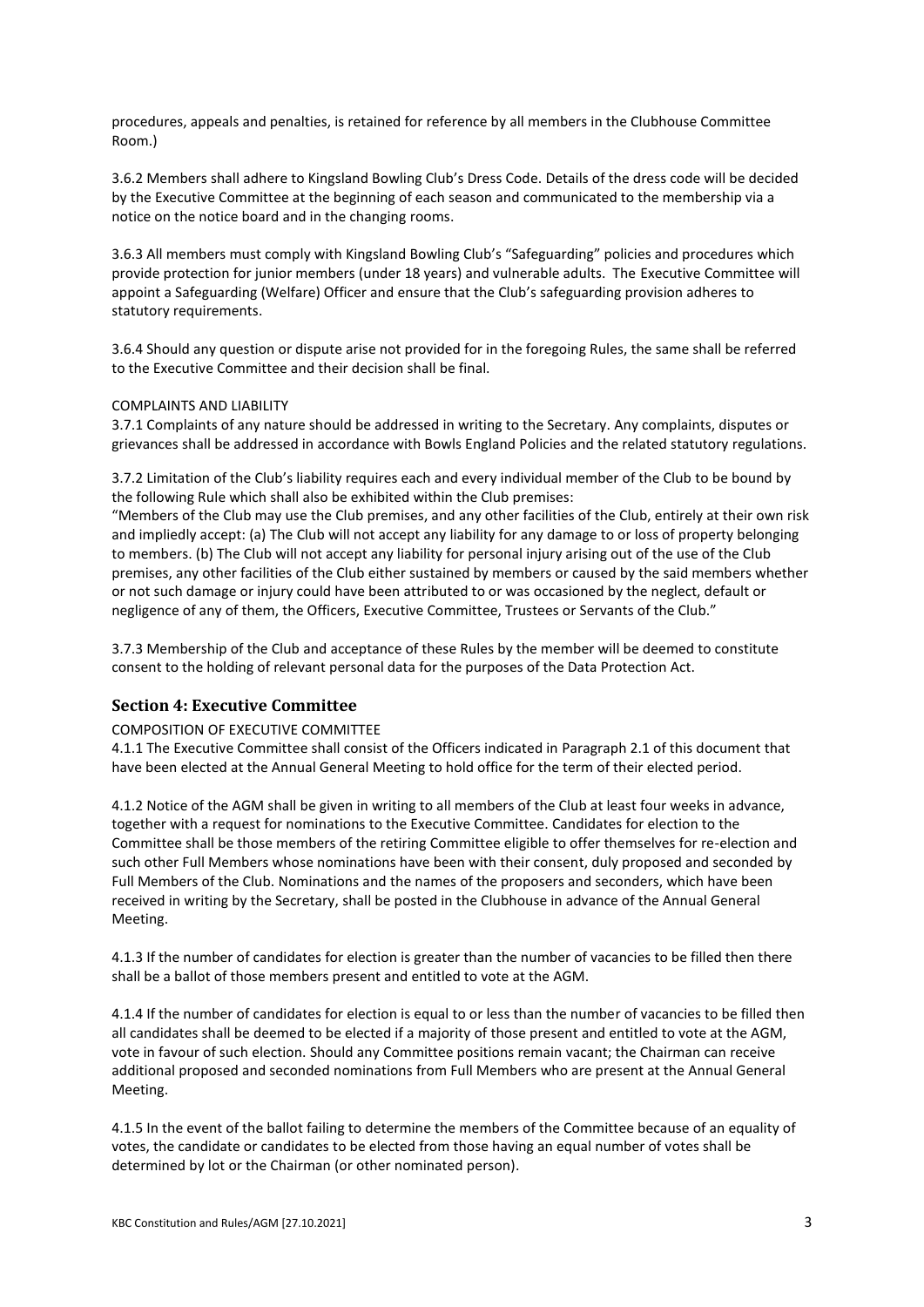4.1.6 If, for any reason, a casual vacancy should occur, the Executive Committee may co-opt another person to fill such a vacancy until the following Annual General Meeting. Co-opted Committee Members shall be entitled to vote.

#### EXECUTIVE COMMITTEE MEETINGS

4.2.1 The Executive Committee shall usually meet on a monthly basis, making such arrangements as to the conduct, place of assembly and holding of such meetings as it may wish.

4.2.2 Voting shall be by show of hands. In the case of equality of votes the Chairman (or other nominated person) shall be entitled to a second and casting vote.

4.2.3 **Seven** members being personally present shall form a quorum at a meeting of the Executive Committee.

4.2.4 Any conflict of interest must be declared to the Chairman (or other nominated person) prior to the start of the meeting. The Chairman (or other nominated person) will determine if the person may remain in the meeting and/or vote when the item is discussed.

#### POWERS OF THE EXECUTIVE COMMITTEE

4.3.1 The Executive Committee shall manage the affairs of the Club according to the Club's Constitution and Rules herein and shall cause the funds of the Club to be applied solely to the objects of the Club.

4.3.2 In particular the Executive Committee shall ensure that the property and funds of the Club will not be used for the direct or indirect private benefit of Members other than as reasonably allowed by the Rules. No surpluses or assets will be distributed to members or third parties and any surplus income or profits will be reinvested in the Club.

4.3.3 The Executive Committee may appoint such Sub-Committees as it may deem necessary and may delegate such of its powers as it may think fit upon such terms and conditions as shall be deemed expedient and/or required by the law.

4.3.4 When transacting business for the Club members of the Executive Committee, or Sub-Committee or any member of the Club generally, shall disclose to third parties that they are acting on behalf of the Club.

4.3.5 The Executive Committee, or any person or Sub-Committee delegated by the Executive Committee to act as agent for the Club or its members, shall enter into contracts only as far as expressly authorised, or authorised by implication, by the Executive Committee. No one shall, without the express authority of the Executive Committee, borrow money or incur debts on behalf of the Club or its membership.

#### INDEMNIFICATION

4.4.1 In pursuance of the authority vested in the Executive Committee by members of the Club, members of the Executive Committee are entitled to be indemnified by the members of the Club against any liabilities properly incurred by them or any one of them on behalf of the Club wherever the contract is of a duly authorised nature or could be assumed to be of a duly authorised nature and entered into on behalf of the Club. Save in any such case where any such costs, expenses and liabilities arise in connection with any negligence, default, breach of duty or breach of trust.

4.4.2 The limit of any individual member's indemnity in this respect shall be a sum equal to one year's subscription at the then current rate of that category of membership unless the Executive Committee has been authorised to exceed such limit by a General Meeting of the Club.

4.4.3 The Executive Committee shall endeavour to ensure that the following clause is incorporated into contracts, leases, licences or other agreements entered into by the Committee and/or Trustees of the Club, as appropriate: "The liability of the Executive Committee and/or Trustees for the performance of any contractual or other obligation undertaken by them on behalf of the Club shall be limited to the assets of the Club from time to time."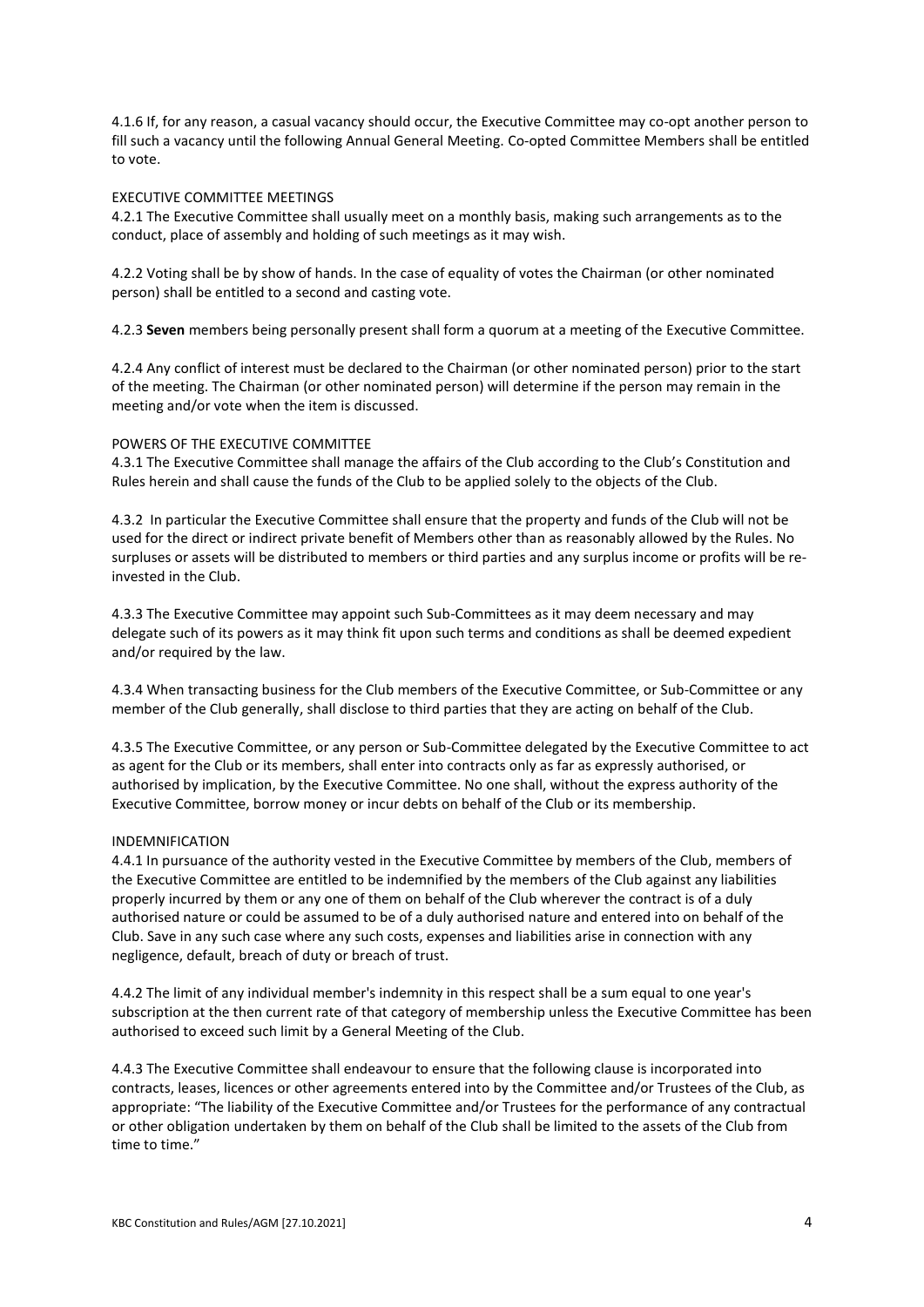## **Section 5: Trustees**

5.1 There shall be at least three Trustees of the Club who shall be appointed from time to time as necessary by the Executive Committee from among Full Members who are willing to be so appointed.

5.2 A Trustee shall hold office until they resign by notice in writing given to the Executive Committee or until a resolution removing them from office is passed at a meeting of the Committee by a majority comprising twothirds of the total Executive Committee membership entitled to vote.

5.3 All the property of the Club, including land and investments, shall be held by the Trustees for the time being, in their own names so far as it is necessary and practicable, on trust for the use and benefit of the Club. In the event of the death, resignation, or removal from office of a Trustee, the Executive Committee shall nominate a replacement Trustee, and shall as soon as possible thereafter take all lawful and practicable steps to procure the vesting of all Club property into the names of the Trustees as constituted after such nomination. For the purpose of giving effect to any such nomination, the Secretary for the time being is hereby nominated as the person to appoint new Trustees of the Club within the meaning of Section 36 of the Trustee Act 1925 and they shall by Deed, duly appoint the person or persons so nominated by the Executive Committee.

5.4 The Trustees shall in all respects act, in regard to any property of the Club held by them, in accordance with the directions of the Executive Committee and shall have power to sell, lease, mortgage or pledge any Club property so held for the purpose of raising or borrowing money for the benefit of the Club in compliance with the Executive Committee's directions, (which shall be duly recorded in the Minutes of the proceedings of the Executive Committee), but no purchaser, lessee or mortgagee shall be concerned to enquire if any such direction has been given.

5.5 The Trustees shall be effectually indemnified by the members of the Club out of the assets of the Club from and against any liability, costs, expenses and payments whatsoever which may be properly incurred or made by them in the exercise of their duties or relation to any property of the Club vested in them, or in relation to any legal proceedings, or which otherwise relate directly or indirectly to the performance of the functions of a Trustee of the Club.

# **Section 6: Annual General Meeting**

6.1 An Annual General Meeting of the Club shall be held each year no later than 31<sup>st</sup> October, on a date to be fixed by the Executive Committee. The Secretary shall at least four weeks before the date of such meeting circulate to each member notice of the meeting and the Agenda that has been agreed by the Executive Committee.

6.2 Any member intending to introduce any additional special business at the Annual General Meeting must notify the same in writing to the Secretary fourteen days prior to the said meeting, copies of which will be posted on the Club Notice Board at least one week before the AGM.

6.3 The Executive Committee may at any time, summon an Extraordinary General Meeting of the Club to deal with any special business, the nature of which shall be stated in the summons convening the meeting. The discussion at such meeting shall be confined to the business stated in the notice sent to members.

6.4 The Executive Committee shall call an Extraordinary General Meeting upon a written request addressed to the Secretary signed by at least seven members. The Executive Committee shall meet as soon as possible after the receipt of the requisite number of requests in order to call an EGM. The Executive Committee shall provide notice to the general membership in writing at least twenty one days before any such EGM. The discussion at such meeting shall be confined to the business stated in the notice sent to members.

6.5 At every meeting of the Club the Chairperson will preside, or in their absence, a Chairperson elected by a majority of those present shall preside.

6.6 Twenty Members entitled to vote at the relevant meeting and personally present shall form a quorum at any General Meeting of the Club.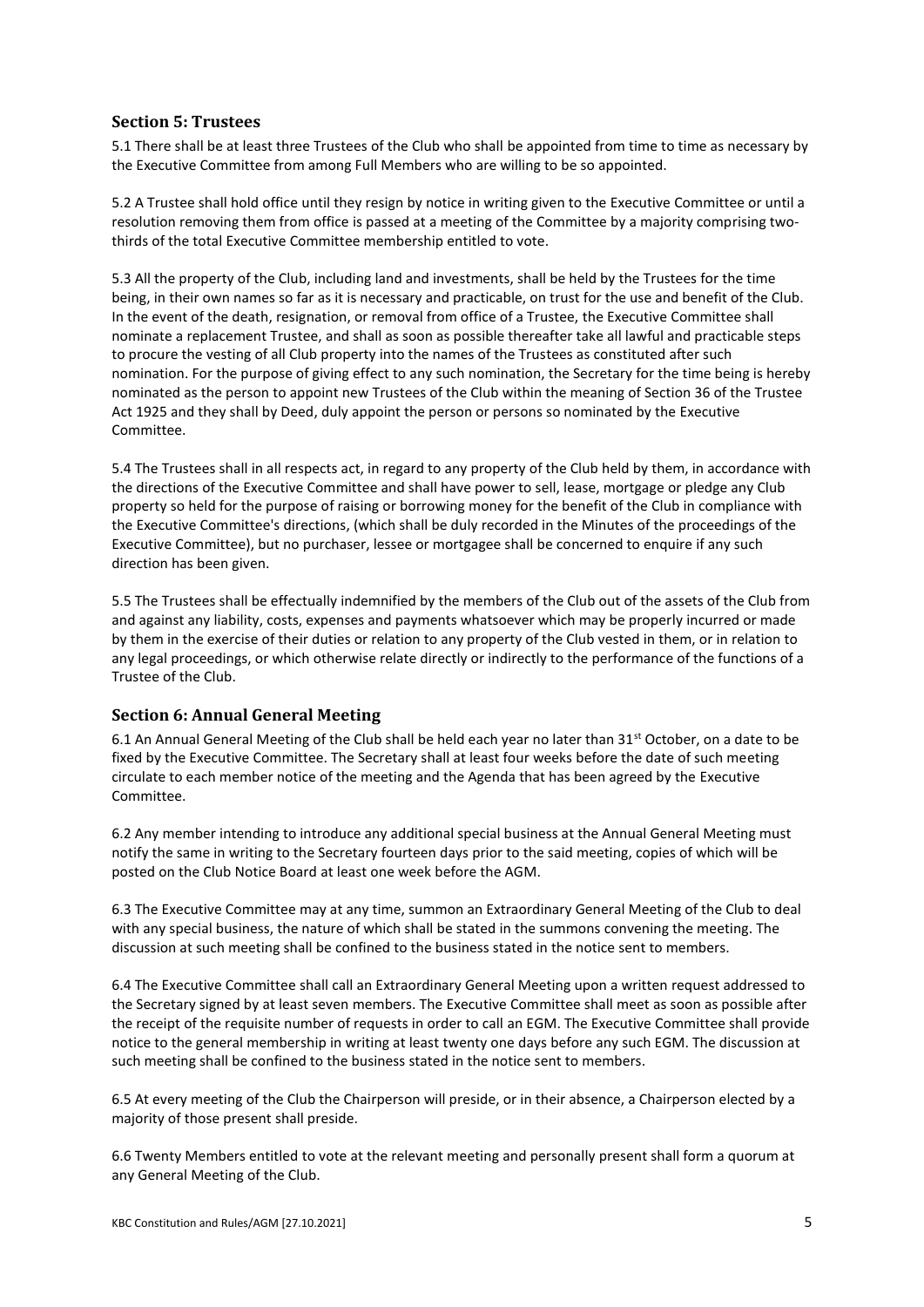6.7 Only Full Members shall vote at any Extraordinary or General Meeting of the Club. Other members may attend and speak, but are not entitled to vote.

6.8 Voting shall be by show of hands (except upon the drawn votes in the election of Executive Committee Members). In the case of an equality of votes the Chairman (or other nominated person) shall have a second or casting vote, on any matter.

6.9 A Statement of Accounts for each season shall be prepared by the Treasurer, certified by an Accounts Examiner and then laid before the members at the Annual General Meeting.

6.10 Any resolution properly put to an AGM or EGM of the Club relating to the creation, repeal or amendment of any Club Rule or Regulation shall not be created, repealed or amended, except by a majority vote of at least two-thirds of those present and entitled to vote. [Provided that no such change shall jeopardise the Club's status as a Community Amateur Sports Club within the meaning of the Finance Acts, or in any event alter its objects or winding-up provisions].

## **Section 7: Play and the Green**

7.1 Members of the Club shall be eligible to enter any prize competition promoted by the Club providing Kingsland Bowling Club is their parent club. In addition, members must comply with point 3.2.2 in order to be eligible to have their name submitted or recommended for inclusion in County Bowling Association matches promoted by the Club.

7.2 The names of players in any pre-arranged matches will be posted on the Club's Noticeboard in advance of the day of play and selected members shall acknowledge their selection at least 24 hours before the commencement of the game.

7.3 The dates for opening and closing the green each season shall be fixed by the Executive Committee. The Club's Green shall be available to members at such times as the Executive Committee shall direct. Priority is given to Club Fixtures, County and Tourist Matches, Competitions, Tournaments and essential green maintenance. Details of these schedules and dates, including the "Rinks Calendar", shall be posted on the Club's Noticeboards.

7.4 The direction of the Prize Competitions and distribution of prizes shall be vested in the Chairman, Captain, Vice-Captain and Competition Secretary. In the event of a dispute arising between two or more members, the same shall be determined by the Executive Committee, whose decision shall be final. Finals Day or Days shall be held each season at the end of August or early September, the date(s) to be decided by the Committee and printed in the Club's Fixtures List.

7.5 Play shall be governed by Bowls England Rules and Regulations and the Crystal Laws of the Sport of Bowls.

7.6 The Green Superintendent shall have the authority to decide whether the Green is fit for play or not and all members must comply accordingly.

#### **Section 8: Dissolution of the Club**

8.1 If at any General Meeting of the Club, a resolution be passed calling for the dissolution of the Club, the Secretary shall immediately convene an Extraordinary General Meeting to be held not less than one month thereafter to discuss and vote on the resolution.

8.2 If at that EGM, the resolution is carried by at least two-thirds of the Members present, the Executive Committee shall thereupon, or at such date as shall have been specified in the resolution, proceed to realise the assets of the Club and discharge all debts and liabilities of the Club.

8.3 If upon the winding up or dissolution of the Club, there remains after the satisfaction of all its debts and liabilities any property whatsoever; the same shall not be paid to or distributed amongst the members of the Club.